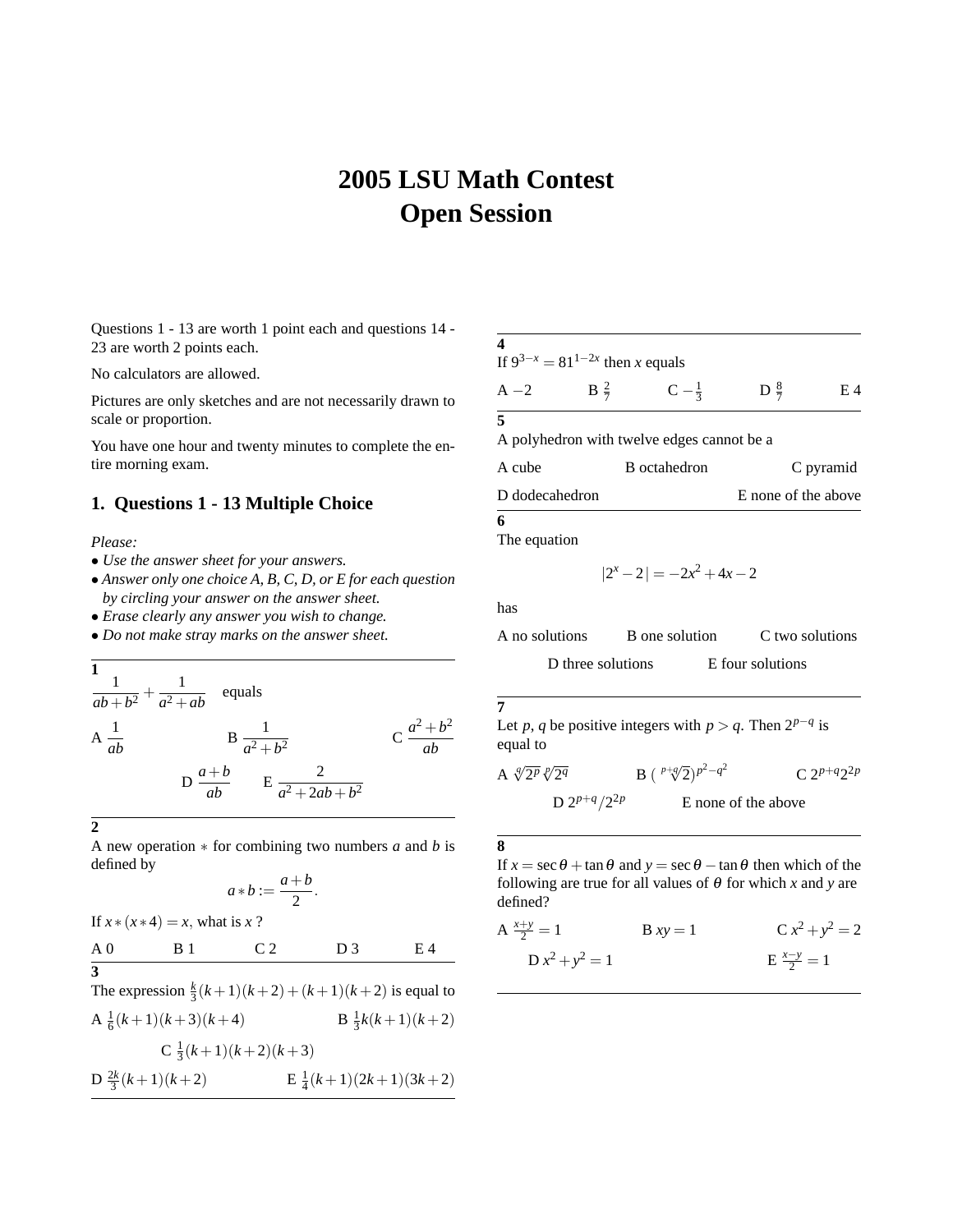**9**

Consider a cone of height 2. The area of a cross section of the cone with a plane parallel to its base is 25% of the area of the base.

The distance between the base and the plane cannot be greater than

$$
A_{\frac{1}{4}}
$$
  $B_{\frac{1}{3}}$   $C_{\frac{1}{2}}$   $D_{\frac{3}{4}}$   $E1$ 

**10**

There exist positive integers *m*, *n*, and *p* with greatest common factor 1, such that

$$
m \log_{200} 5 + n \log_{200} 2 = p.
$$

What is  $m+n+p$ ?

| A <sub>6</sub> | B 7 | C 8 | D <sub>9</sub> | E 10 |
|----------------|-----|-----|----------------|------|
| 11             |     |     |                |      |

A circle with center *A* and radius 7 is tangent to the sides of an angle of 60◦ . A larger circle with center *B* is tangent to the sides of the angle and to the first circle.



The radius of the larger circle is

A  $30\sqrt{3}$ **B** 21 C 20 $\sqrt{3}$ D 30

E not enough information to determine the radius

#### **12**

In a tetrahedron, all sides are of length 1 except possibly one whose length is denoted by *x*. Let  $V(x)$  be the volume of the tetrahedron. Which of the following statements is true ?

- A  $V(x)$  is an increasing function which has no maximum
- $V(x)$  is an increasing function which has a maximum
- $C$   $V(x)$  is not an increasing function and has no

maximum

- $D$  *V(x)* is not an increasing function but has a maximum
- E none of the above

# **13**

On a multiple choice test, one of the test questions was missing, however the answer choices were

- A All of the below
- B None of the below
- C All of the above
- D Exactly one of the above
- E None of the above

Which answer is correct?

## **2. Questions 14 - 23 Exact Answer Questions**

*These next ten questions are exact numerical or algebraic answers. Hand written exact answers must be written on the answer sheet with fractions reduced, radicals simplified, and denominators rationalized. Do not make an approximation for* π *or other irrational numbers. Answers must be exact. Large numbers should not be multiplied out, i.e., do not try to multiply out* 20! *or* 6 40 *.*

- **14** Given that  $2\sqrt{2}$  $<sub>′</sub>$ </sub>  $\overline{\overline{3}} = \sqrt{a}$ √ *b*, where *a* and *b* are positive integers, find *a* and *b* .
- **15** What is the domain of the function  $f(x) = \ln(x^3 x)$ ?
- **16** In the circle below the arcs *AB*, *BC*, and *CD* are equal and less than half circle. Given that  $\angle CEB = 40^\circ$  find  $\angle DCA$  (in degrees).



- **17** The sequence  $6, -9, x, y$  is such that the first three terms form an arithmetic sequence and the last three terms form a geometric sequence. Find the values of *x* and *y*.
- **18** If  $\cos A = \frac{3}{5}$  and  $\pi < A < 2\pi$ , find  $\tan A$ .